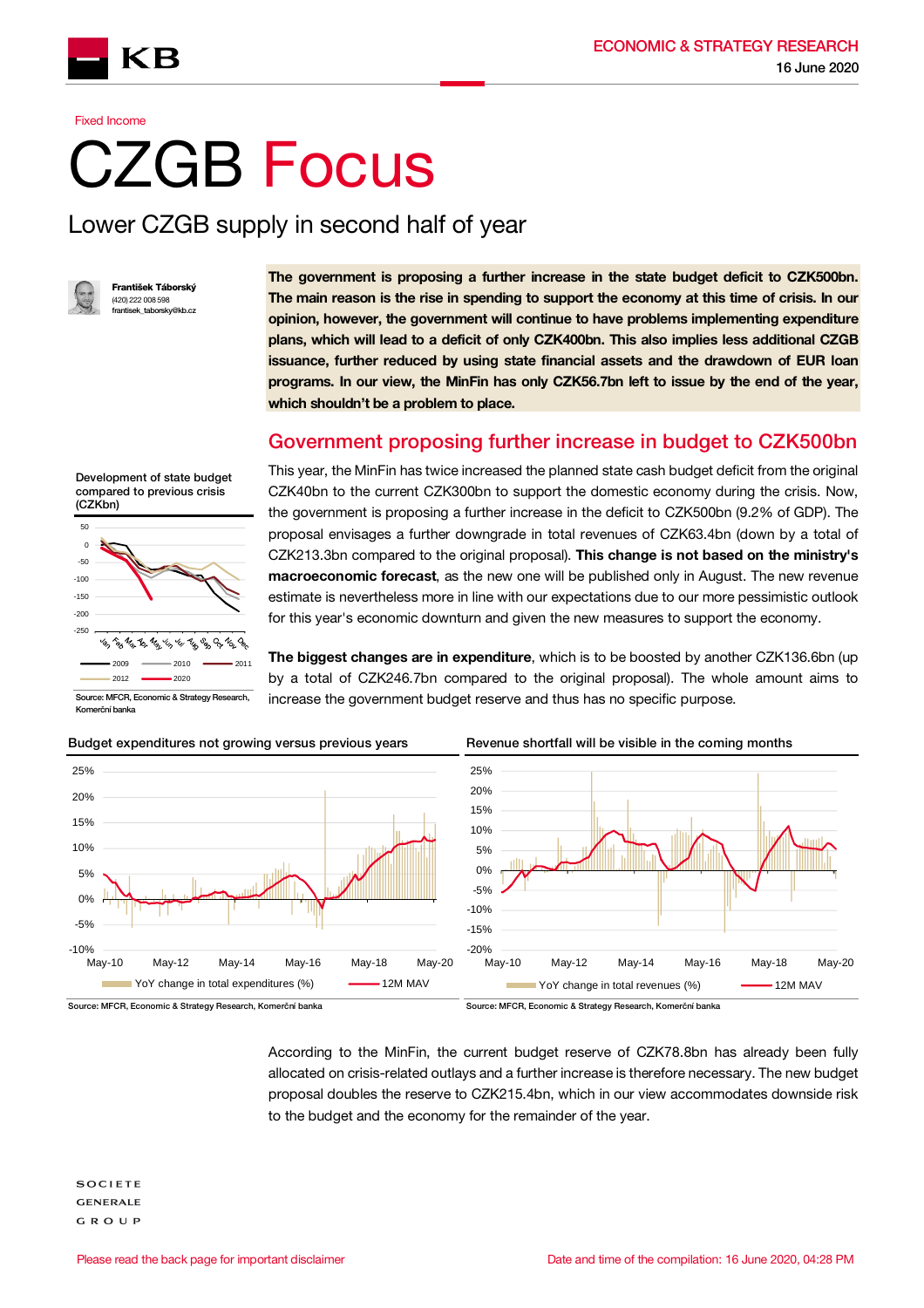One of the government's main arguments for the increase in the state budget deficit is a presumed rise in financing for municipalities and to boost infrastructure investment. This year, a record amount of CZK140.5bn is to flow to investment, and in addition, the state budget has c.CZK33bn of unused expenditure from previous years (combined amount equals 3.3% of GDP). However, due to the two-month lockdown and the dispute between the municipalities and government over funding (local governments have been forced to co-finance part of the pandemic relief programmes), we assume that most investment projects at the regional level have been stopped or postponed and will be difficult to re-start this year. In addition, the recent shutdown of the economy has led to the departure of a large proportion of foreign workers, upon whom the domestic construction sector depended, and we do not expect a significant easing of the labour market (or the possibility of a reshuffle of employment) until the second half of the year. Consequently, we assume any additional increase in public investment above the currently planned level would exceed the capacity of the economy.

MinFin's original budget (CZKbn)

Public finance revenue scenarios by category compared to the MinFin's original budget (CZKbn)



Source: MFCR, Economic & Strategy Research, Komerční banka Source: MFCR, Economic & Strategy Research, Komerční banka

Public finance revenue scenarios by recipient compared to the

Due to the slow implementation of the already introduced measures to support the economy, and taking into account the expected decline in state budget revenues and the aforementioned changes, we increase our expected deficit to CZK400bn from the previous CZK340bn, which would mean a total public finance deficit of 7.9% of GDP. That compares to the new official plan of a CZK500bn shortfall.

The government wants the proposal to increase the state budget deficit be discussed as a legislative emergency. The proposal will likely be discussed by the Budget Committee of the Chamber of Deputies this week and subsequently should be discussed in the Chamber. So far, only the Communist Party, which supports the minority government in the Chamber of Deputies, will probably seek partial adjustments. We thus assume that the basic framework of the change in the state budget will go through the legislative process in June.

#### CZGB supply to be subdued in 2H20 nevertheless

According to our calculations, the MinFin has already secured all its borrowing needs related to the CZK300bn budget deficit and other state liabilities through CZGB issuance and operations in the secondary market. However, the new proposal would imply significant additional borrowing needs of CZK174.7bn. On the other hand, as we expect the budget deficit to be lower than indicated in the new plan and as the government wants to use CZK18.9bn of reserves in financing, we estimate that only CZK74.7bn of borrowing needs remain.

In our opinion, potential additional CZGB issuance will also be reduced by the EUR loan programs of the European Commission and the Development Bank of the Council of Europe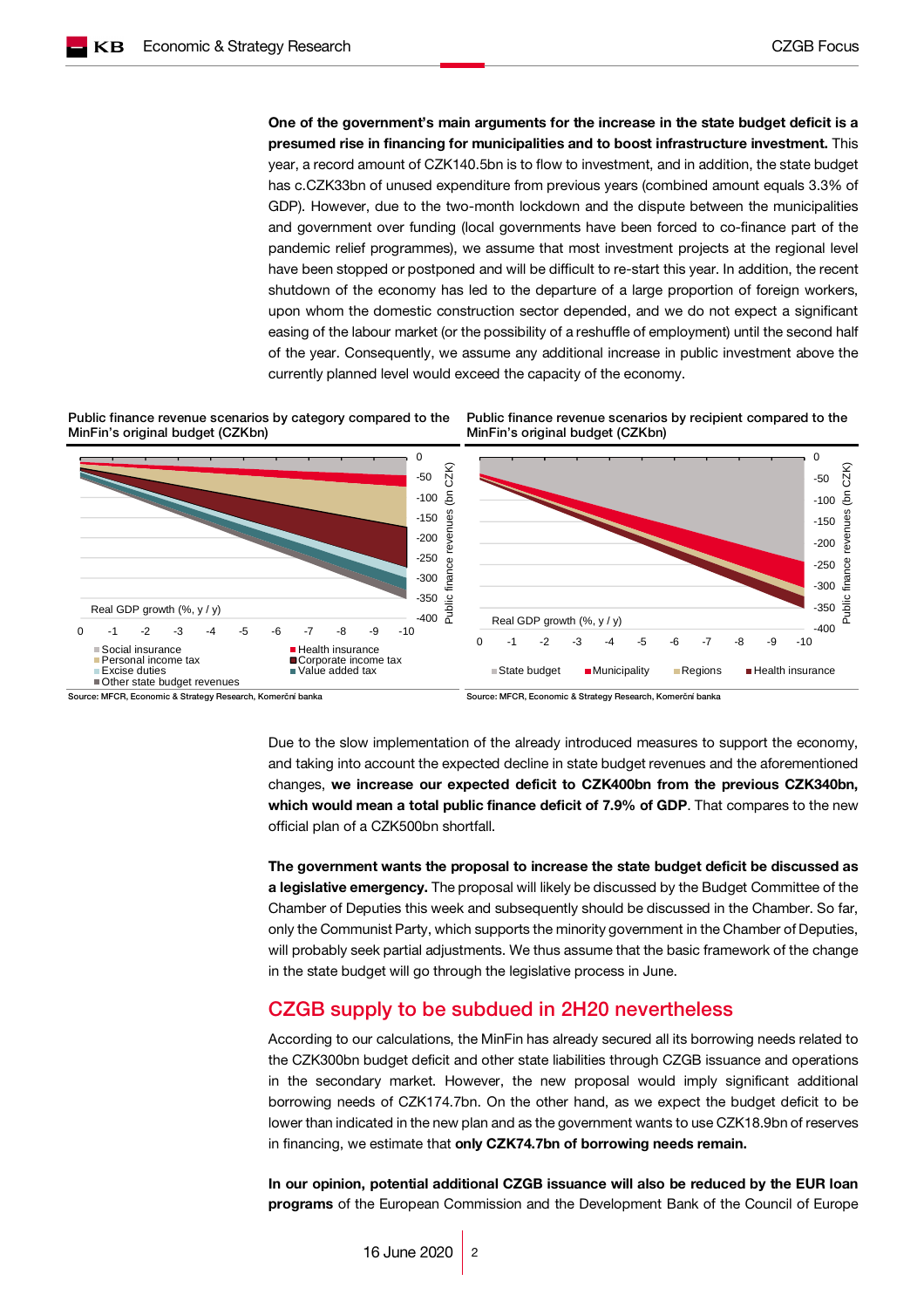to support the economy. In these, the government can borrow up to CZK18bn this year on very favourable terms, which can thus serve as EUR source to cover CZK40bn equivalent of eurodenominated short-term money market loans. EUR loans from supranational institutions could thus serve in part to replace the originally planned issuance of euro-denominated government bonds.

In nutshell, there is a room for an additional CZK56.7bn of CZGB issuance over the remainder of the year. If the ministry follows the already published calendar in the rest of June (max. CZK7bn to be sold indicatively), CZK8.3bn per month remains for 2H20, which in our view gives the MinFin a high degree of freedom and so previous flare ups of CZGB supply will likely not be repeated. If the state budget were eventually to move towards the planned CZK500bn, remaining CZGB issuance would increase to CZK156.7bn, i.e. CZK25bn per month, which is only slightly above last year's monthly average.



State borrowing needs and coverage (CZKbn)

For next year, the current maturity calendar offers a record CZK292.6bn, the most since 2013. To this we add our estimated state budget deficit of CZK300bn, which indicates at least as high borrowing needs as this year.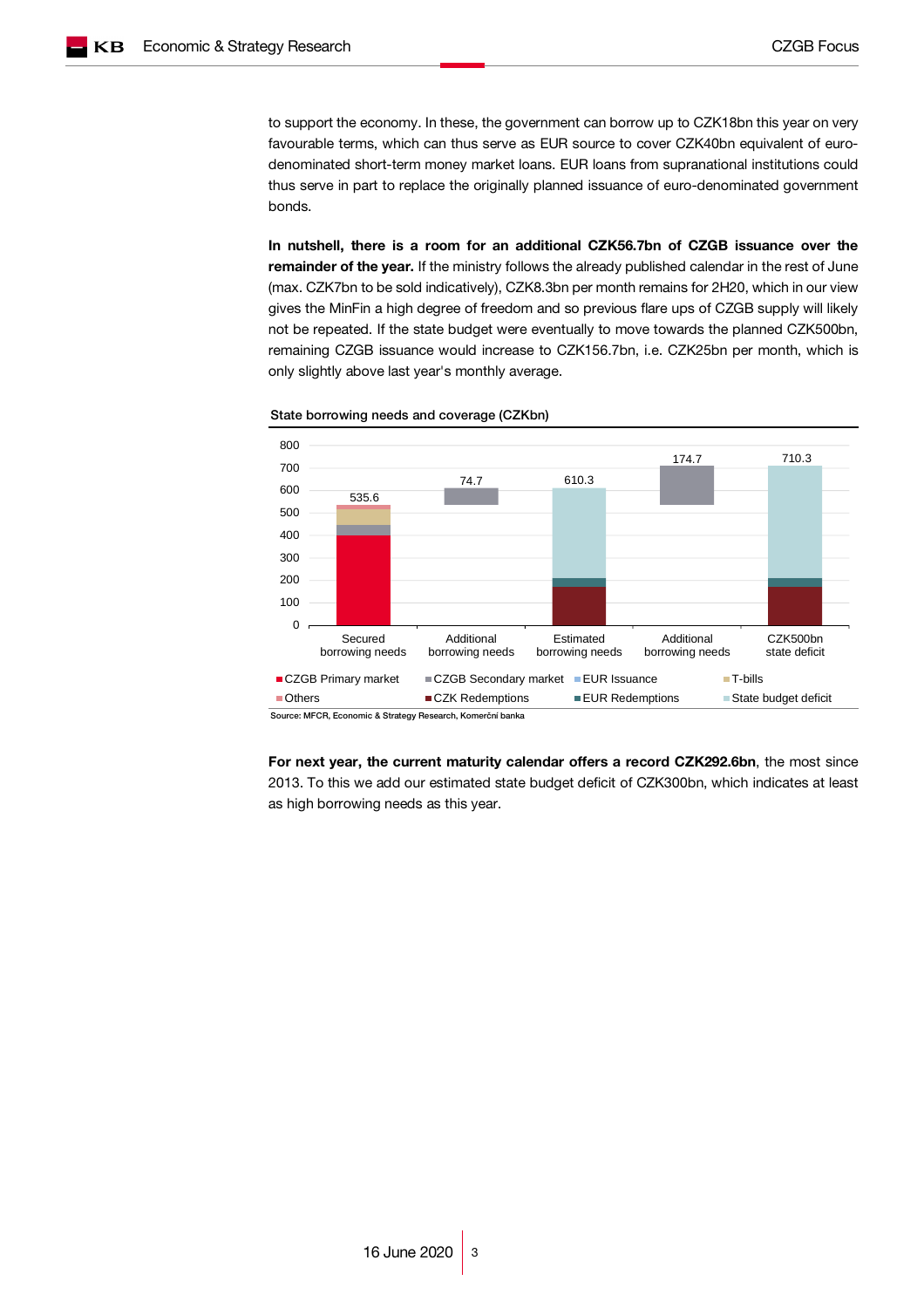